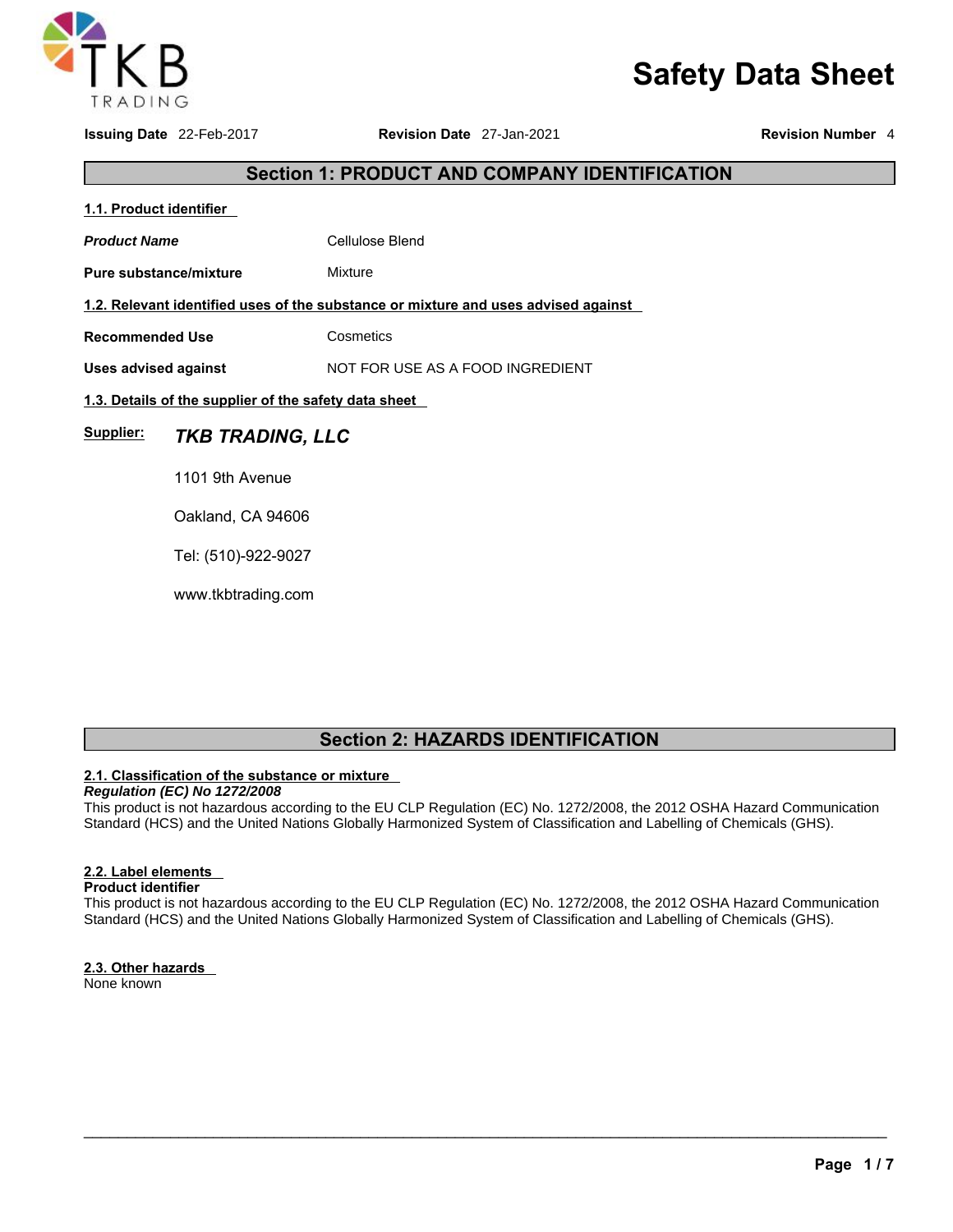### **Section 3: COMPOSITION/INFORMATION ON INGREDIENTS**

### **3.1 Mixture**

| <b>Chemical Name</b>                      | <b>EINECS</b> | <b>CAS No.</b> | Weight-%     | <b>Classification</b><br>according to<br><b>Regulation (EC)</b><br>No. 1272/2008<br>[CLP] | <b>REACH</b><br>registration<br>number |
|-------------------------------------------|---------------|----------------|--------------|-------------------------------------------------------------------------------------------|----------------------------------------|
| Octyldodecanol                            | 226-242-9     | 5333-42-6      | 65.0-75.0    | Not Classified                                                                            | Exempted, Quantity <                   |
| Isostearyl alcohol                        | 248-470-8     | 27458-93-1     | $7.0 - 12.0$ | Not Classified                                                                            | Exempted, Quantity <                   |
| <b>Hydrogenated Dilinoleyl</b><br>Alcohol | 500-231-1     | 68783-41-5     | $7.0 - 12.0$ | Not Classified                                                                            | Exempted, Quantity<br><1 T             |
| Ethylcellulose                            |               | 9004-57-3      | $8.0 - 14.0$ | Not Classified                                                                            | Exempted, Quantity <                   |

### **Full text of H- and EUH-phrases: see section 16**

### **Section 4: FIRST AID MEASURES**

### **4.1. Description of first aid measures**

| <b>General Advice</b>                                            | Never give anything by mouth to an unconscious person. If you feel unwell, seek medical<br>advice (show the label where possible). |  |
|------------------------------------------------------------------|------------------------------------------------------------------------------------------------------------------------------------|--|
| <b>Inhalation</b>                                                | Allow victim to breathe fresh air. Allow the victim to rest.                                                                       |  |
| <b>Skin contact</b>                                              | Remove affected clothing and wash all exposed skin area with mild soap and water,<br>followed by warm water rinse.                 |  |
| Eye contact                                                      | Rinse immediately with plenty of water. Obtain medical attention if pain, blinking or redness<br>persist.                          |  |
| Ingestion                                                        | Rinse mouth. Do NOT induce vomiting. Obtain emergency medical attention.                                                           |  |
| 4.2. Most important symptoms and effects, both acute and delayed |                                                                                                                                    |  |
| <b>Symptoms</b>                                                  | Asthma-like and/ or skin allergy-like symptoms.                                                                                    |  |
|                                                                  | 4.3. Indication of any immediate medical attention and special treatment needed                                                    |  |
| <b>Notes to Physician</b>                                        | Treat symptomatically.                                                                                                             |  |

### **Section 5: FIRE FIGHTING MEASURES**

 $\_$  ,  $\_$  ,  $\_$  ,  $\_$  ,  $\_$  ,  $\_$  ,  $\_$  ,  $\_$  ,  $\_$  ,  $\_$  ,  $\_$  ,  $\_$  ,  $\_$  ,  $\_$  ,  $\_$  ,  $\_$  ,  $\_$  ,  $\_$  ,  $\_$  ,  $\_$  ,  $\_$  ,  $\_$  ,  $\_$  ,  $\_$  ,  $\_$  ,  $\_$  ,  $\_$  ,  $\_$  ,  $\_$  ,  $\_$  ,  $\_$  ,  $\_$  ,  $\_$  ,  $\_$  ,  $\_$  ,  $\_$  ,  $\_$  ,

```
5.1. Extinguishing media
```
### **Suitable extinguishing media**

Foam. Dry powder. Carbon dioxide. Water spray. Sand.

### **Unsuitable extinguishing media**

Do not use heavy water stream.

### **5.2. Special hazards arising from the substance or mixture**

Thermal decomposition can lead to release of irritating gases and vapors such as carbon monoxide/dioxide.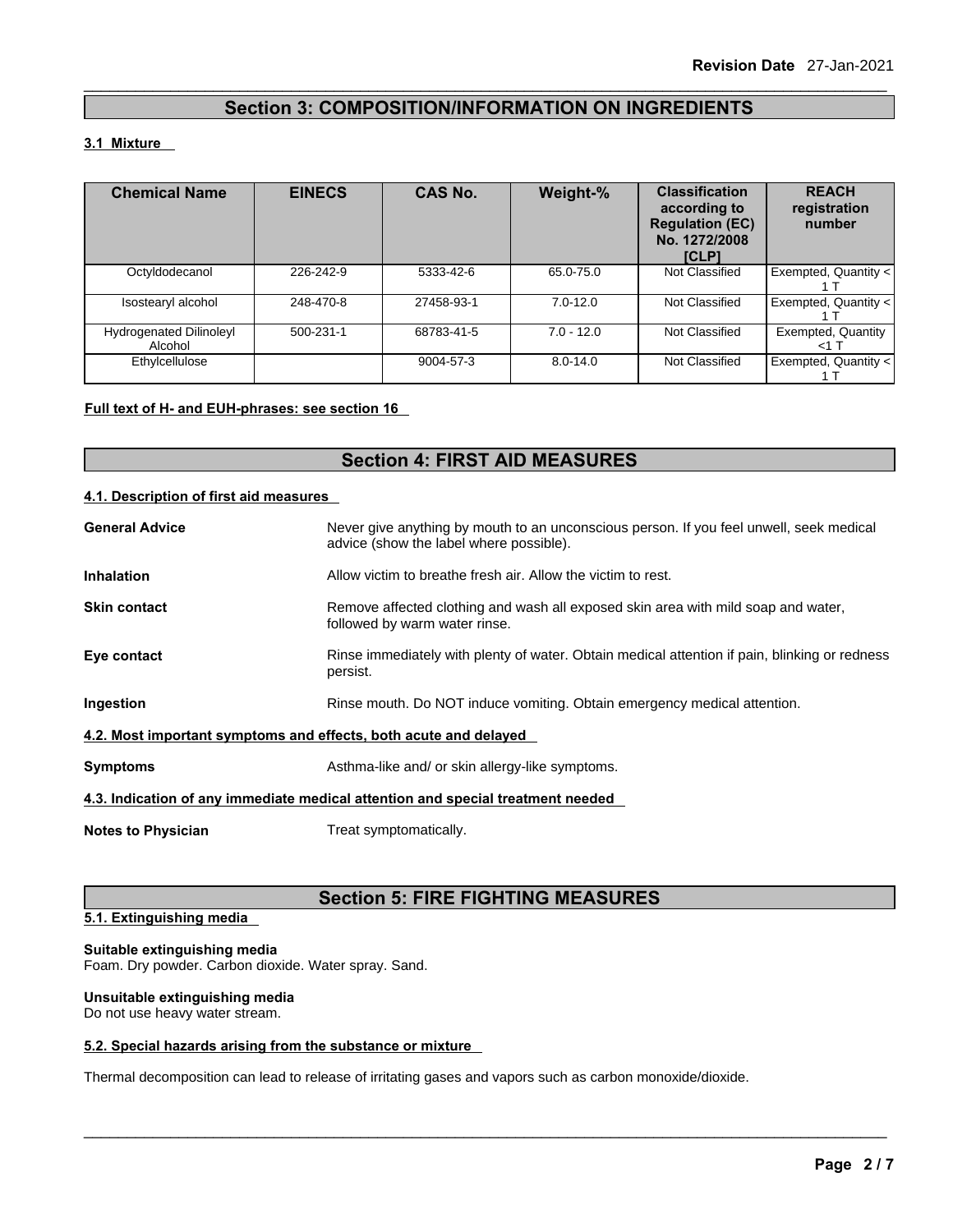### **5.3. Advice for firefighters**

Use water spray or fog for cooling exposed containers. Exercise caution when fighting any chemical fire. Prevent fire-fighting water from entering environment. In case of major fire and large quantities: Evacuate area. Fight fire remotely due to the risk of explosion. Do not enter fire area without proper protective equipment, including respiratory protection. In the event of a fire, toxic gases may be released, depending on the temperature and air circulation (carbon monoxide and nitrogen oxides).

### **Section 6: ACCIDENTAL RELEASE MEASURES**

#### **6.1. Personal precautions, protective equipment and emergency procedures**

#### **Personal Precautions**

Ensure adequate ventilation.

#### **For emergency responders**

Use personal protection recommended in Section 8.

### **6.2. Environmental precautions**

Prevent entry to sewers and public waters. Notify authorities if liquid enters sewers or public waters.

#### **6.3. Methods and material for containment and cleaning up**

| <b>Methods for Containment</b> | Do not allow product to spread into the environment.                                                                                                 |
|--------------------------------|------------------------------------------------------------------------------------------------------------------------------------------------------|
| <b>Methods for Cleaning Up</b> | Scoop solid spill into closing containers. Collect spillage. Store away from other materials.<br>Wash area with hot soapy water to prevent slipping. |

### **6.4. Reference to other sections**

See Heading 8. Exposure controls and personal protection.

### **Section 7: HANDLING AND STORAGE**

#### **7.1. Precautions for safe handling**

#### **Handling**

Wash hands and other exposed areas with mild soap and water before eating, drinking or smoking and when leaving work. Ensure adequate ventilation. Use personal protective equipment as required.

#### **Hygiene Measures**

Handle in accordance with good industrial hygiene and safety procedures. Do not eat, drink or smoke when using this product. Contaminated work clothing should not be allowed out of the workplace.

### **7.2. Conditions for safe storage, including any incompatibilities**

#### **Storage**

Keep container closed when not in use. Store in a cool, dry place. Storage Temperature: ≈25°C.

### **7.3. Specific end use(s)**

### **Risk Management Methods (RMM)**

The information required is contained in this Material Safety Data Sheet.

### **Section 8: EXPOSURE CONTROLS/PERSONAL PROTECTION**

 $\_$  ,  $\_$  ,  $\_$  ,  $\_$  ,  $\_$  ,  $\_$  ,  $\_$  ,  $\_$  ,  $\_$  ,  $\_$  ,  $\_$  ,  $\_$  ,  $\_$  ,  $\_$  ,  $\_$  ,  $\_$  ,  $\_$  ,  $\_$  ,  $\_$  ,  $\_$  ,  $\_$  ,  $\_$  ,  $\_$  ,  $\_$  ,  $\_$  ,  $\_$  ,  $\_$  ,  $\_$  ,  $\_$  ,  $\_$  ,  $\_$  ,  $\_$  ,  $\_$  ,  $\_$  ,  $\_$  ,  $\_$  ,  $\_$  ,

### **8.1. Control parameters**

**Derived No Effect Level (DNEL)** No information available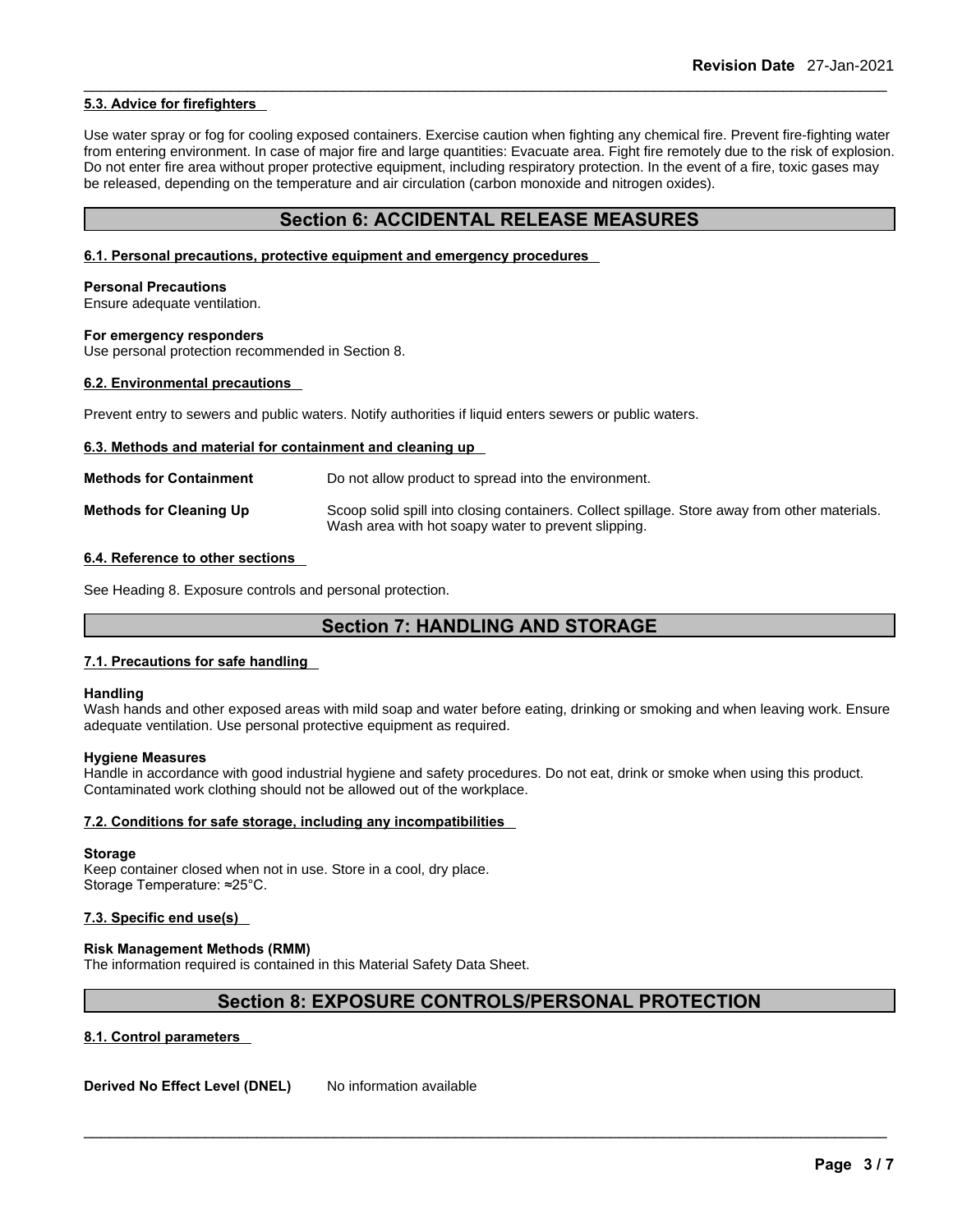**Predicted No Effect Concentration**  No information available. **(PNEC)** 

**8.2. Exposure controls** 

**Engineering Measures** Ensure adequate ventilation, especially in confined areas.

| <b>Personal Protective Equipment</b> |                                       |
|--------------------------------------|---------------------------------------|
| <b>Eve/Face Protection</b>           | Tight sealing safety goggles.         |
| <b>Hand protection</b>               | Protective gloves.                    |
| <b>Skin and Body Protection</b>      | Long sleeved clothing.                |
| <b>Respiratory Protection</b>        | Not required under normal conditions. |
|                                      |                                       |

**Environmental exposure controls** None identified.

### **Section 9: PHYSICAL AND CHEMICAL PROPERTIES**

| Environmental exposure controls                                                                                                                                                                                      | None identified.                                                      |                               |                                  |
|----------------------------------------------------------------------------------------------------------------------------------------------------------------------------------------------------------------------|-----------------------------------------------------------------------|-------------------------------|----------------------------------|
| <b>Section 9: PHYSICAL AND CHEMICAL PROPERTIES</b>                                                                                                                                                                   |                                                                       |                               |                                  |
| 9.1. Information on basic physical and chemical properties<br><b>Physical State</b>                                                                                                                                  | Liquid                                                                |                               |                                  |
| Appearance<br>Color                                                                                                                                                                                                  | Gel Semi-Solid Non flowable<br>Clear Yellow almost to slightly yellow | Odor<br><b>Odor threshold</b> | Characteristic<br>Not determined |
| <b>Property</b><br>рH                                                                                                                                                                                                | <b>Values</b>                                                         | Remarks • Method              |                                  |
| Melting point / freezing point<br>Boiling point / boiling range<br><b>Flash Point</b><br><b>Evaporation Rate</b><br>Flammability (solid, gas)<br><b>Flammability Limit in Air</b><br><b>Upper flammability limit</b> | > 189 °C / 372.2 °F                                                   |                               |                                  |
| <b>Lower Flammability Limit</b><br>Vapor pressure<br><b>Vapor Density</b>                                                                                                                                            |                                                                       |                               |                                  |
| <b>Specific Gravity</b><br><b>Water Solubility</b><br>Solubility in other solvents<br><b>Partition coefficient</b><br><b>Autoignition Temperature</b>                                                                |                                                                       |                               |                                  |
| <b>Decomposition temperature</b><br><b>Kinematic viscosity</b><br><b>Dynamic viscosity</b><br><b>Explosive Properties</b><br><b>Oxidizing Properties</b>                                                             | Not determined<br>None<br>None                                        |                               |                                  |

### **9.2. Other information**

## **Section 10: STABILITY AND REACTIVITY**

 $\_$  ,  $\_$  ,  $\_$  ,  $\_$  ,  $\_$  ,  $\_$  ,  $\_$  ,  $\_$  ,  $\_$  ,  $\_$  ,  $\_$  ,  $\_$  ,  $\_$  ,  $\_$  ,  $\_$  ,  $\_$  ,  $\_$  ,  $\_$  ,  $\_$  ,  $\_$  ,  $\_$  ,  $\_$  ,  $\_$  ,  $\_$  ,  $\_$  ,  $\_$  ,  $\_$  ,  $\_$  ,  $\_$  ,  $\_$  ,  $\_$  ,  $\_$  ,  $\_$  ,  $\_$  ,  $\_$  ,  $\_$  ,  $\_$  ,

.

### **10.1. Reactivity**

On exposure to high temperatures, may decompose, releasing toxic/flammable vapors.

### **10.2. Chemical stability**

Stable under normal conditions.

Explosion Data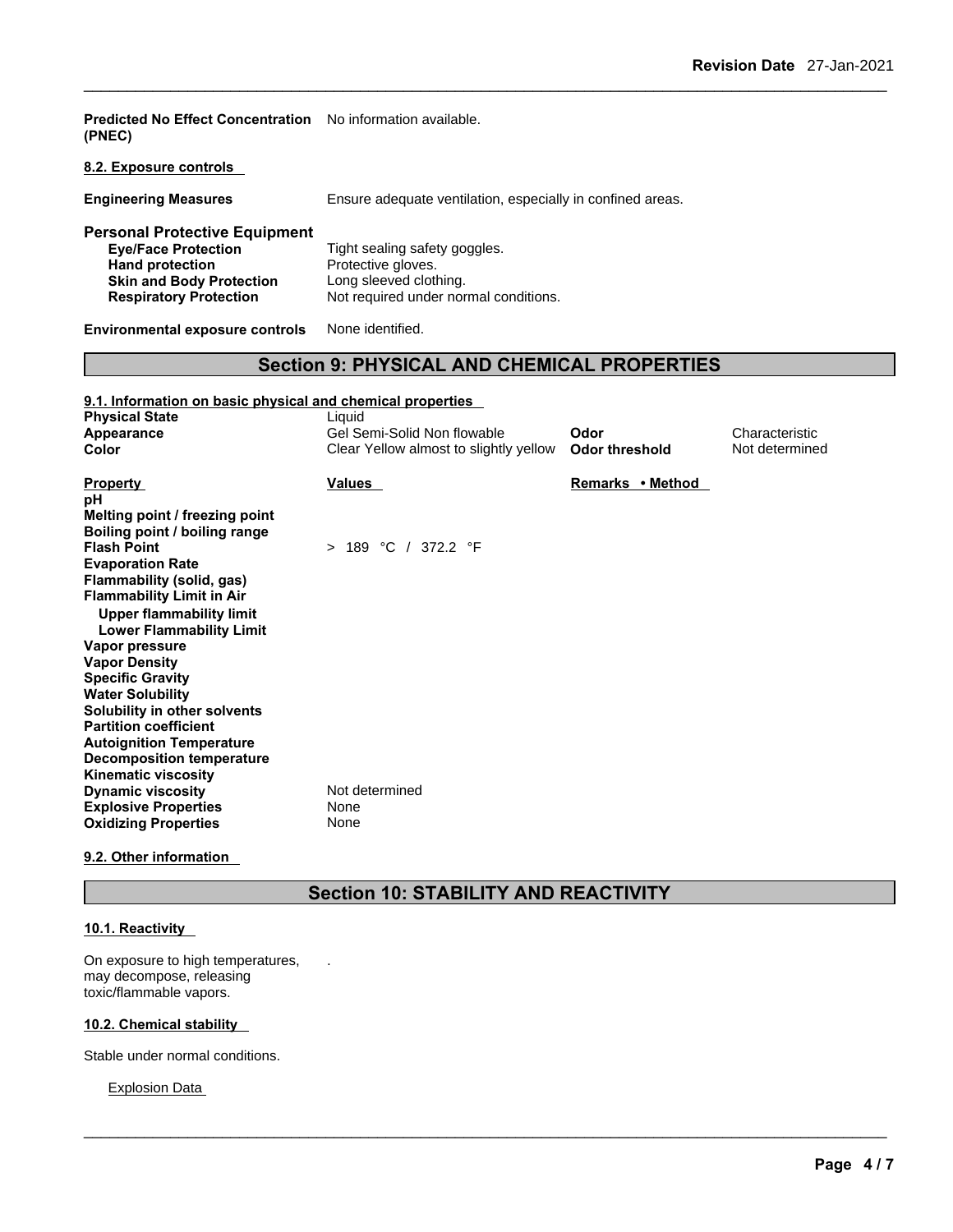Sensitivity to Mechanical Impact None known.<br>Sensitivity to Static Discharge None. Sensitivity to Static Discharge

### **10.3. Possibility of hazardous reactions**

### **Hazardous Polymerization**

Product will not undergo hazardous polymerization.

### **Hazardous Reactions**

None under normal processing.

### **10.4. Conditions to avoid**

Sparks. Open flame. Heat. Sources of ignition. Direct sunlight.

### **10.5. Incompatible materials**

Strong acids. Strong bases. Oxidizing agents.

### **10.6. Hazardous decomposition products**

Fumes. Carbon dioxide. Carbon monoxide (CO).

### **Section 11: TOXICOLOGY INFORMATION**

### **11.1. Information on toxicological effects**

| Inhalation          | Not classified (Based on available data, the classification criteria are not met). |
|---------------------|------------------------------------------------------------------------------------|
| Eve contact         | Not classified (Based on available data, the classification criteria are not met). |
| <b>Skin contact</b> | Not classified (Based on available data, the classification criteria are not met). |
| Ingestion           | Not classified (Based on available data, the classification criteria are not met). |

### **Component Information**

| 11.1. Information on toxicological effects                           |                                                                                                                                                                                                                                                                                                                                                      |                   |                        |
|----------------------------------------------------------------------|------------------------------------------------------------------------------------------------------------------------------------------------------------------------------------------------------------------------------------------------------------------------------------------------------------------------------------------------------|-------------------|------------------------|
| <b>Inhalation</b><br>Eye contact<br><b>Skin contact</b><br>Ingestion | Not classified (Based on available data, the classification criteria are not met).<br>Not classified (Based on available data, the classification criteria are not met).<br>Not classified (Based on available data, the classification criteria are not met).<br>Not classified (Based on available data, the classification criteria are not met). |                   |                        |
| <b>Component Information</b><br><b>Chemical Name</b>                 | Oral LD50                                                                                                                                                                                                                                                                                                                                            | Dermal LD50       | <b>Inhalation LC50</b> |
| Octyldodecanol                                                       | > 5000 mg/kg (Rat)                                                                                                                                                                                                                                                                                                                                   |                   |                        |
| Ethylcellulose                                                       | $>$ 5 g/kg (Rat)                                                                                                                                                                                                                                                                                                                                     | > 5 g/kg (Rabbit) |                        |
| <b>Skin corrosion/irritation</b>                                     | No significant irritation expected from a single short-term exposure.                                                                                                                                                                                                                                                                                |                   |                        |
| Serious eye damage/eye irritation                                    | Not expected to be irritating to the eyes.                                                                                                                                                                                                                                                                                                           |                   |                        |
| <b>Sensitization</b>                                                 | Not a skin sensitizer.                                                                                                                                                                                                                                                                                                                               |                   |                        |
| <b>Mutagenic Effects</b>                                             | Not a Mutagen.                                                                                                                                                                                                                                                                                                                                       |                   |                        |

**Carcinogenic effects** Not considered a Carcinogen.

### **Section 12: ECOLOGICAL INFORMATION**

### **12.1. Toxicity**

| No known<br>hazard ۱ |                                          |                         |                            |
|----------------------|------------------------------------------|-------------------------|----------------------------|
| <b>Chemical Name</b> | Toxicitv to Algae                        | <b>Γoxicitv to Fish</b> | Daphnia Magna (Water Flea) |
| Octvldodecanol       | 100 mg/L 72 h<br>$-$ - -50 = 1 $\degree$ |                         |                            |

 $\_$  ,  $\_$  ,  $\_$  ,  $\_$  ,  $\_$  ,  $\_$  ,  $\_$  ,  $\_$  ,  $\_$  ,  $\_$  ,  $\_$  ,  $\_$  ,  $\_$  ,  $\_$  ,  $\_$  ,  $\_$  ,  $\_$  ,  $\_$  ,  $\_$  ,  $\_$  ,  $\_$  ,  $\_$  ,  $\_$  ,  $\_$  ,  $\_$  ,  $\_$  ,  $\_$  ,  $\_$  ,  $\_$  ,  $\_$  ,  $\_$  ,  $\_$  ,  $\_$  ,  $\_$  ,  $\_$  ,  $\_$  ,  $\_$  ,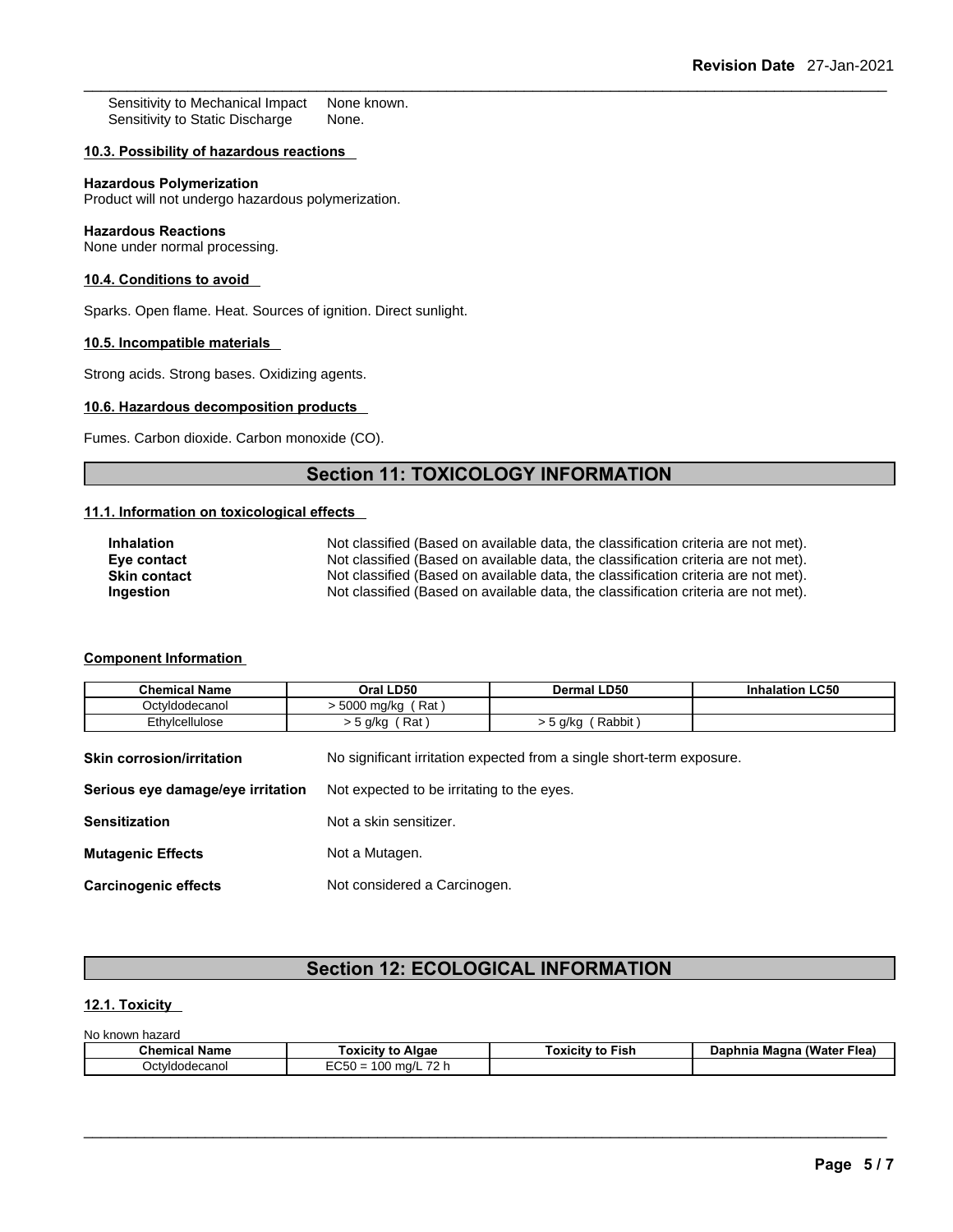### **12.2. Persistence and degradability**

Readily biodegradable and not persistent.

### **12.3. Bioaccumulative potential**

Not expected to bioaccumulate.

### **12.4. Mobility in soil**

**Mobility in soil** No data available.

### **12.5. Results of PBT and vPvB assessment**

not expected to be PBT nor vPvB.

### **12.6. Other adverse effects**

None identified

### **Section 13: DISPOSAL CONSIDERATIONS**

### **13.1. Waste treatment methods**

| Waste from residues/unused<br>products | This material and its container must be disposed of in a safe way, and as per local<br>legislation. Dispose of contents/container to comply with local/regional/national/international<br>regulations. |
|----------------------------------------|--------------------------------------------------------------------------------------------------------------------------------------------------------------------------------------------------------|
| Contaminated Packaging                 | Empty remaining contents.                                                                                                                                                                              |

### **Section 14: TRANSPORT INFORMATION**

**NOTE** DOT: Not Regulated

**IMDG / IMO Not regulated** 

**RID Not regulated** 

**ADR Not regulated** 

**ICAO Not regulated** 

**IATA Not regulated** 

### **Section 15: REGULATORY INFORMATION**

 $\_$  ,  $\_$  ,  $\_$  ,  $\_$  ,  $\_$  ,  $\_$  ,  $\_$  ,  $\_$  ,  $\_$  ,  $\_$  ,  $\_$  ,  $\_$  ,  $\_$  ,  $\_$  ,  $\_$  ,  $\_$  ,  $\_$  ,  $\_$  ,  $\_$  ,  $\_$  ,  $\_$  ,  $\_$  ,  $\_$  ,  $\_$  ,  $\_$  ,  $\_$  ,  $\_$  ,  $\_$  ,  $\_$  ,  $\_$  ,  $\_$  ,  $\_$  ,  $\_$  ,  $\_$  ,  $\_$  ,  $\_$  ,  $\_$  ,

**15.1. Safety, health and environmental regulations/legislation specific for the substance or mixture**